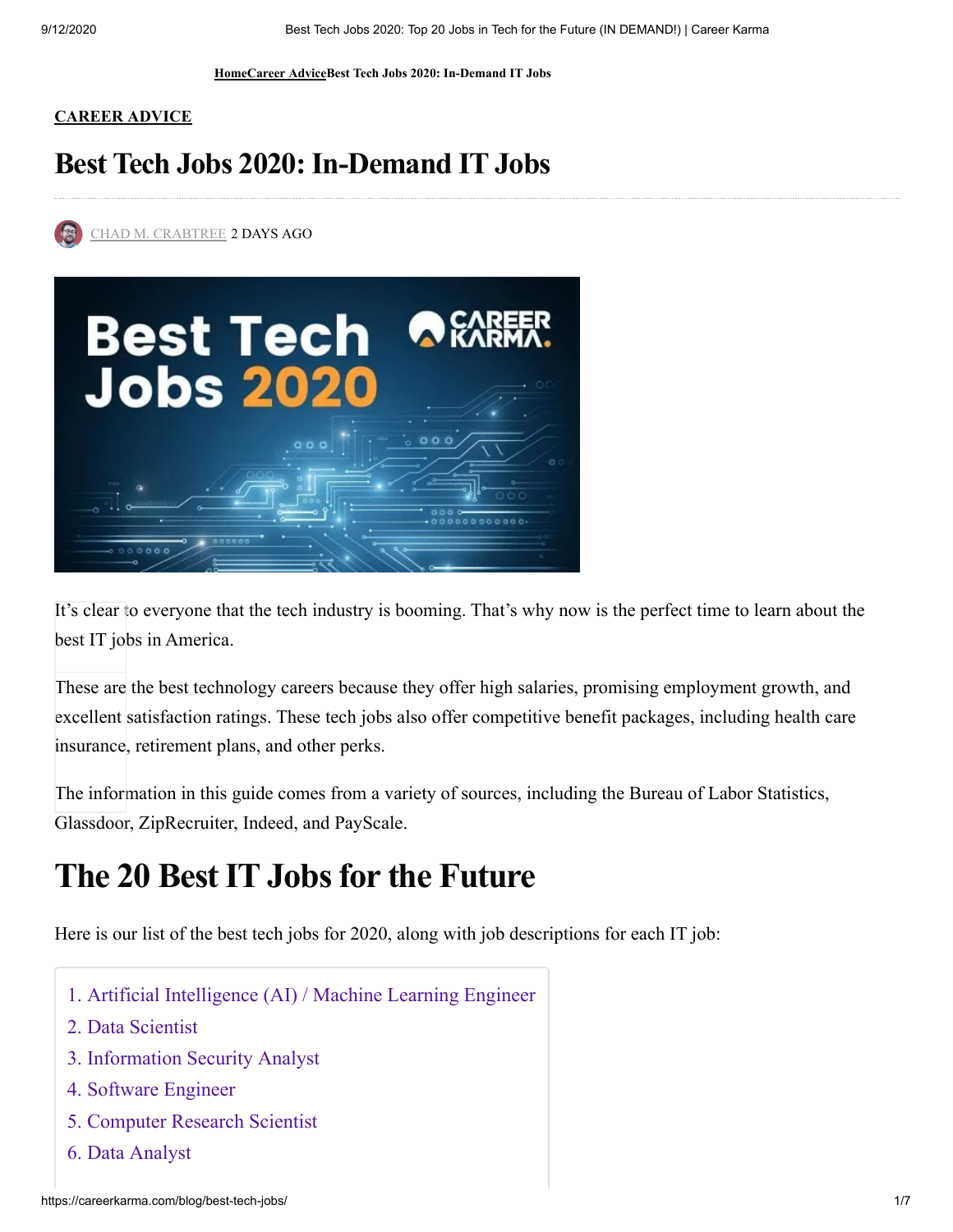- [7. IT Manager](https://careerkarma.com/blog/best-tech-jobs/#7-it-manager)
- [8. Database Administrator](https://careerkarma.com/blog/best-tech-jobs/#8-database-administrator)
- [9. Web Developer](https://careerkarma.com/blog/best-tech-jobs/#9-web-developer)
- [10. Computer Hardware Engineer](https://careerkarma.com/blog/best-tech-jobs/#10-computer-hardware-engineer)
- [11. Computer Systems Analyst](https://careerkarma.com/blog/best-tech-jobs/#11-computer-systems-analyst)
- [12. DevOps Engineer](https://careerkarma.com/blog/best-tech-jobs/#12-devops-engineer)
- [13. Computer Network Architect](https://careerkarma.com/blog/best-tech-jobs/#13-computer-network-architect)
- [14. Java Developer](https://careerkarma.com/blog/best-tech-jobs/#14-java-developer)
- [15. Tech Sales Engineer](https://careerkarma.com/blog/best-tech-jobs/#15-tech-sales-engineer)
- [16. PHP Developer](https://careerkarma.com/blog/best-tech-jobs/#16-php-developer)
- [17. Python Developer](https://careerkarma.com/blog/best-tech-jobs/#17-python-developer)
- [18. Network and Systems Administrator](https://careerkarma.com/blog/best-tech-jobs/#18-network-and-systems-administrator)
- [19. Mobile Application Developer](https://careerkarma.com/blog/best-tech-jobs/#19-mobile-application-developer)
- [20. Web Designer \(UI/UX Designer\)](https://careerkarma.com/blog/best-tech-jobs/#20-web-designer-(ui/ux-designer))

### **1.ArtificialIntelligence (AI) / Machine Learning Engineer**

- Average Base Salary: \$146,085
- Job Growth, 2015-18: 344%

AI and Machine Learning Engineers are in high demand as the tech industry shifts its focus toward the emerging field of automation. Thus, AI and Machine Learning gigs are among the best tech jobs for the future by most measures. And the projected job growth for AI engineers is frankly staggering. AI Engineers spend their time using big data to train models involved in natural language processing, economic forecasting, and image recognition.

### **2. Data Scientist**

Organizations and businesses are collecting more and more data every day. That's why it's more important than ever to have experts skilled in data science. [Data Scientists](https://careerkarma.com/careers/data-science/) spend their working hours compiling, cleaning, and presenting data for organizations to make informed decisions. The number of job openings in Data Science is huge and shows no sign of slowing. With this high demand, data scientist is an easy choice for any list of the best technology jobs. And you can move from Further, [according to Glassdoor,](https://www.glassdoor.com/blog/jobs-highest-satisfaction-2019/) data science is one of the top careers in terms of job satisfaction ratings.

# **3.Information SecurityAnalyst**

Median Annual Wage, 2018: \$98,350  $\bullet$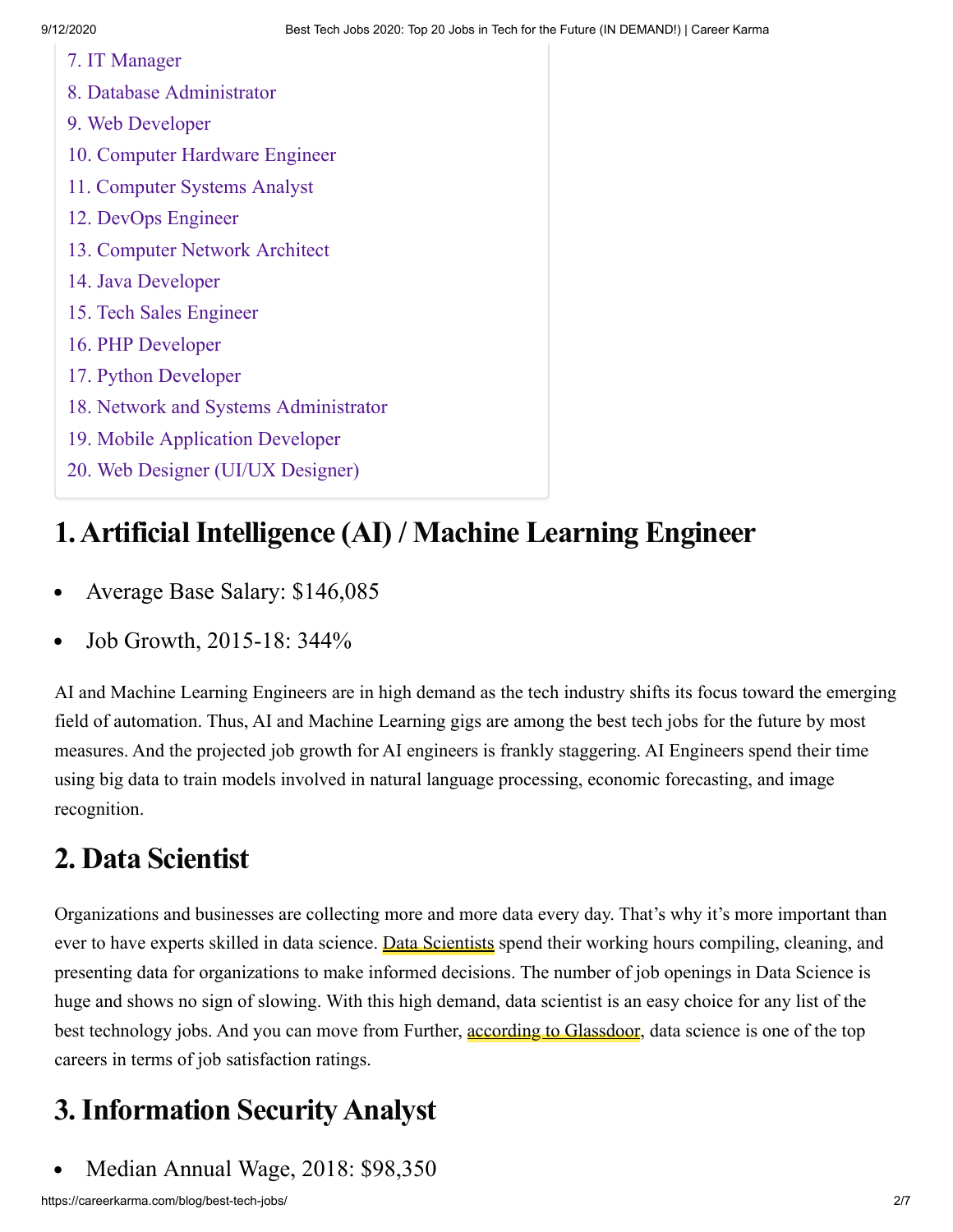#### BLS Job Outlook, 2018-28: 32% (much faster than average)  $\bullet$

Computers and digital information continue to encompass much in the business world. That's why we need [Information Security](https://careerkarma.com/careers/information-security-analyst/) Analysts. They work on the front lines to protect information systems from cyber threats. Security Analysts are essential for protecting user data and sensitive company information. They use a variety of strategies to ensure our data is safe and companies utilize effective protective systems according to government regulations. According to USA Today, InfoSec Analysts have some of the highest job satisfaction ratings.

#### **» MORE: [Is Taking Surveys for Money Worth It?](https://careerkarma.com/blog/is-taking-online-surveys-worth-it/)**

Many employers expect a bachelor's degree in computer science, but it's possible to land an information security analyst position without a degree.

### **4. Software Engineer**

- Median BLS Salary, 2018: \$105,590  $\bullet$
- BLS Outlook, 2018-28: 21% (much faster than average)

Software engineering is one of the most versatile technology jobs on this list. Think about it–you use the work of [software engineers](https://careerkarma.com/careers/software-engineer/) every day. The apps on your phones were developed by software engineers. Your Internet browser was designed by software engineers. In fact, nearly every industry in the world uses some kind of software. This means the number of jobs for software engineers isn't waning soon.

If you're interested in this thriving field, there are a number of paths to qualify for software engineering job openings. Some developers opt for a bachelor's degree or a master's in computer science. But more and more tech companies and other employers are becoming less interested in applicants having college degrees in computer science. Instead, many employers focus on the need for practical experience in developing software applications.

### **5. Computer Research Scientist**

- Median Salary, 2018: \$118,370  $\bullet$
- BLS Job Outlook, 2018-28: 16% (much faster than average)  $\bullet$

Computer Research Science is one of the most lucrative and rewarding careers in tech. Computer Research Scientists are at the forefront of technological innovation. They research and discover new ways to do amazing things with computer technology and help drive progress.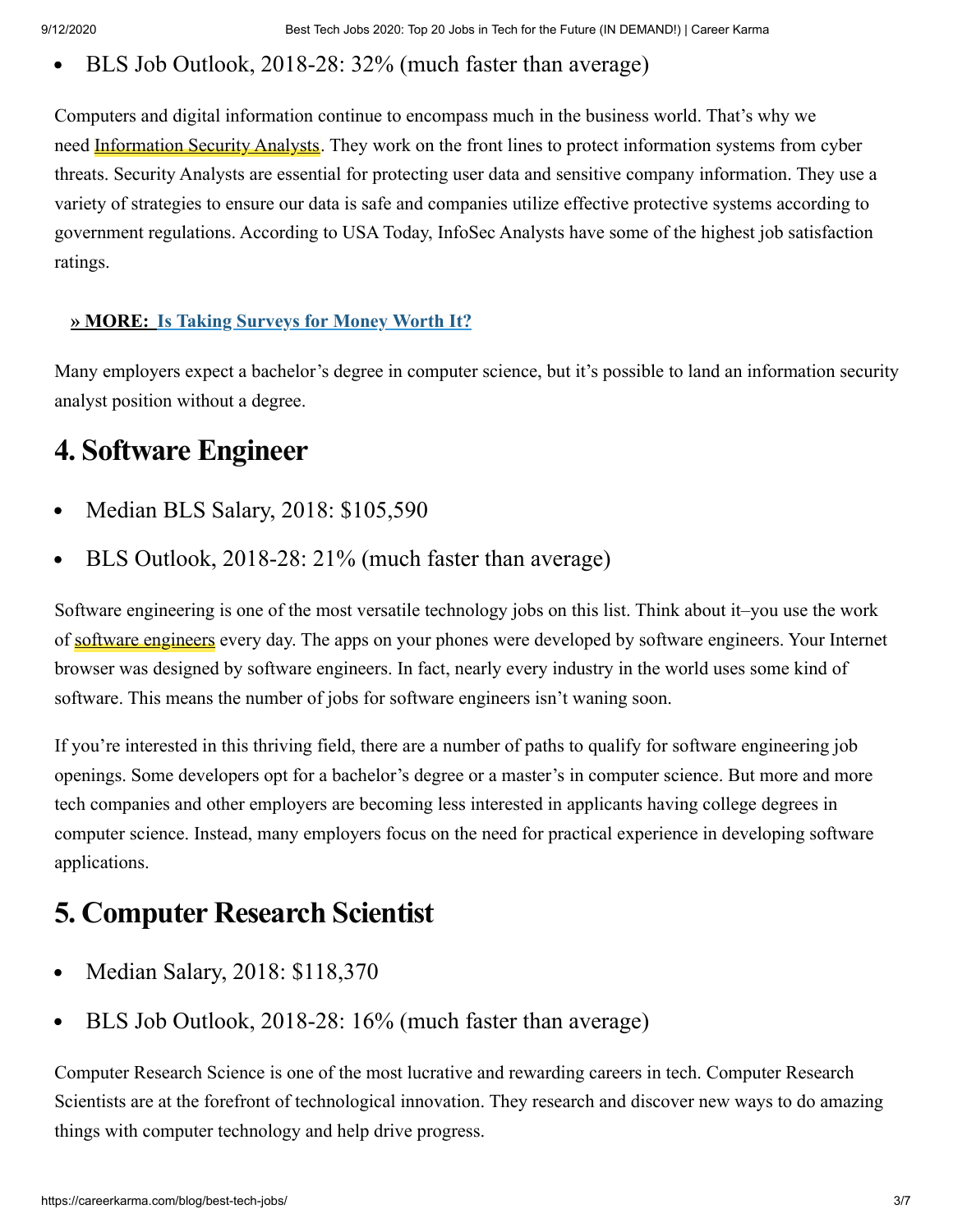### **6. DataAnalyst**

- Median Salary, 2019: \$118,370  $\bullet$
- Employment Outlook, 2018-28: 16% (much faster than average)  $\bullet$

In today's business world, data is king. That's why more and more employers and recruiters are looking for workers with strong data analytics skills. One such role is that of data analysts. Data analysts have to be skilled at interpreting data. They ensure data accuracy and find the best ways to use that data.

### **7.IT Manager**

- Median Salary, 2018: \$142,530  $\bullet$
- BLS Job Outlook, 2018-28: 11% (much faster than average)  $\bullet$

Another fantastic tech job is in IT management. IT managers focus on the information technology sector of a company. They plan and coordinate everything this department does. They look for ways to improve IT systems. IT managers are in charge of highly skilled technical teams.

### **8. DatabaseAdministrator**

- Median Salary, 2018: \$90,070  $\bullet$
- BLS Job Outlook, 2018-28: 9% (faster than average)  $\bullet$

[Database Administrators,](https://careerkarma.com/careers/database-administration/) similarly to data scientists, work with large volumes of digital information and help clients manage data. These professionals maintain databases and ensure that computer systems run as efficiently and effectively as possible.

### **9. Web Developer**

- Average Salary, 2019: \$78,662  $\bullet$
- BLS Job Outlook, 2018-28: 13% (much faster than average)  $\bullet$

#### **» MORE: [How Long Does It Take to Learn Programming?](https://careerkarma.com/blog/how-long-does-it-take-to-learn-programming/)**

[Web developers](https://careerkarma.com/careers/web-development/) use programming languages, frameworks, and design strategies to build and maintain websites and applications. They are responsible for making sure all text, images, video, and other design elements are rendered properly on the page.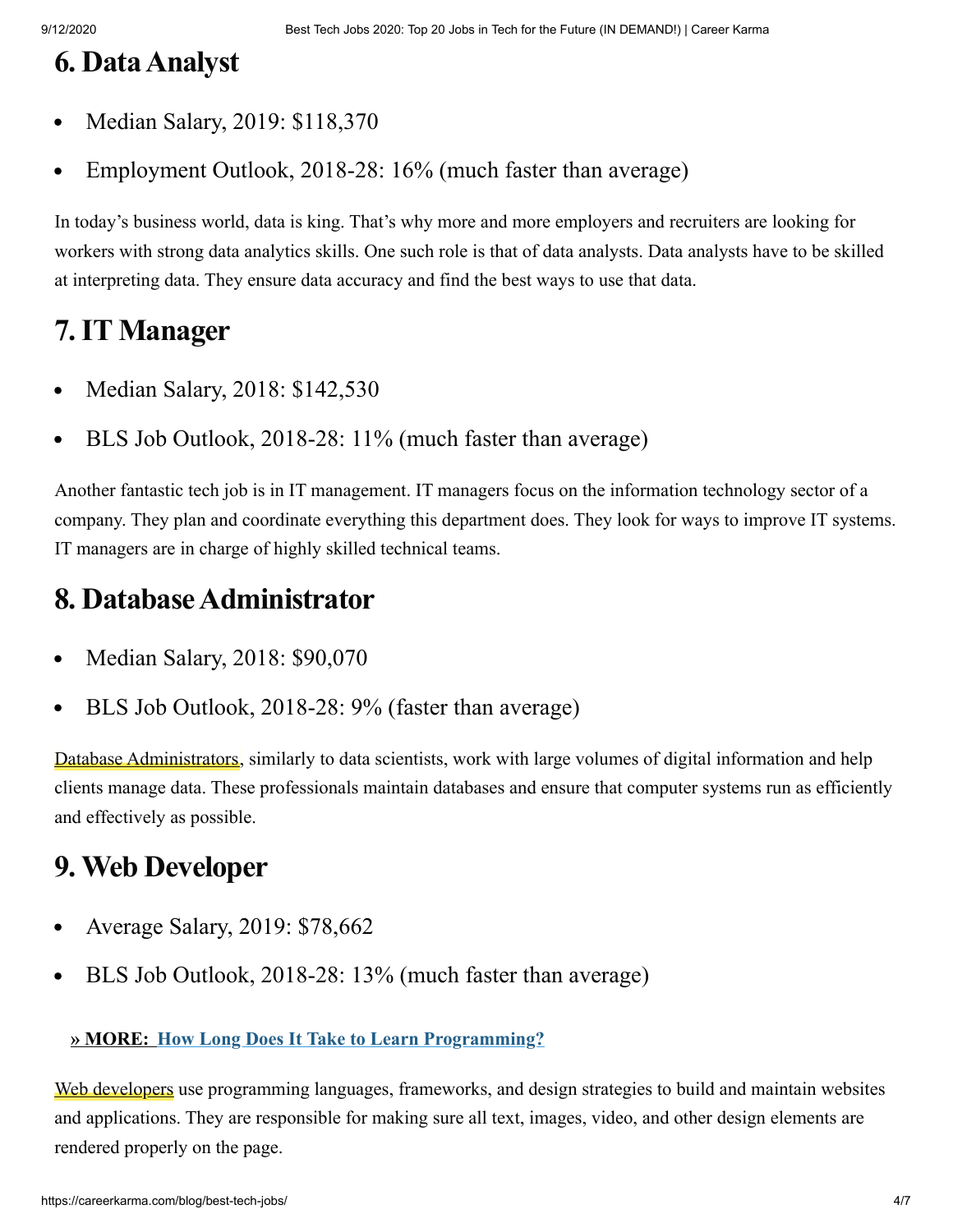The internet is here to stay, and the need for qualified web developers will continue to grow for the foreseeable future. **[Full stack developers](https://careerkarma.com/blog/full-stack-developer/)** are in especially high demand. Even better, Web Developers bring in handsome salaries. Entry level developers also command impressive wages. Web developers are behind every website and [web application you use, including this one. According to USA](https://www.usatoday.com/story/money/2019/04/09/the-best-jobs-in-america/39304733/) Today, web development has some of the highest job satisfaction ratings of any career.

# **10. Computer Hardware Engineer**

- Median Annual Wage, 2018: \$114,600  $\bullet$
- BLS Employment Outlook, 2018-28: 6% (as fast as average)  $\bullet$

Computer Hardware Engineers design, build, and repair the physical circuitry that makes computers work. And while software is the face of the tech industry, tech companies still need hardware professionals. Hardware engineers are well-paid, and the position offers a hands-on approach that's attractive to many people.

# **11. Computer SystemsAnalyst**

- Median Annual Wage, 2018: \$88,740  $\bullet$
- BLS Job Outlook, 2018-28: 9% (faster than average)  $\bullet$

[Computer Systems Analysts](https://careerkarma.com/careers/computer-systems-analyst/) are essential because technology changes rapidly. These professionals analyze computer systems for companies and perform updates to make systems more efficient. Computer systems analysts make our list of best IT jobs due to high job satisfaction ratings and competitive pay.

# **12. DevOps Engineer**

Average Salary, 2019 (Glassdoor): \$111,311

DevOps engineers primarily work with the production of software, overseeing code releases to make sure everything goes smoothly. Their job is to find where the software is inefficient and ensure that everything runs as efficiently as possible. They do this by monitoring the software, troubleshooting it, and editing or configuring it if need be. The best part is, most tech companies are now open to remote work as telecommuting becomes easier. This makes DevOps Engineer one of the [highest paying remote jobs](https://biz30.timedoctor.com/high-paying-remote-jobs/) in the market.

# **13. Computer NetworkArchitect**

- Median Annual Wage, 2018: \$109,020  $\bullet$
- BLS Employment, 2018-28: 5% (as fast as average)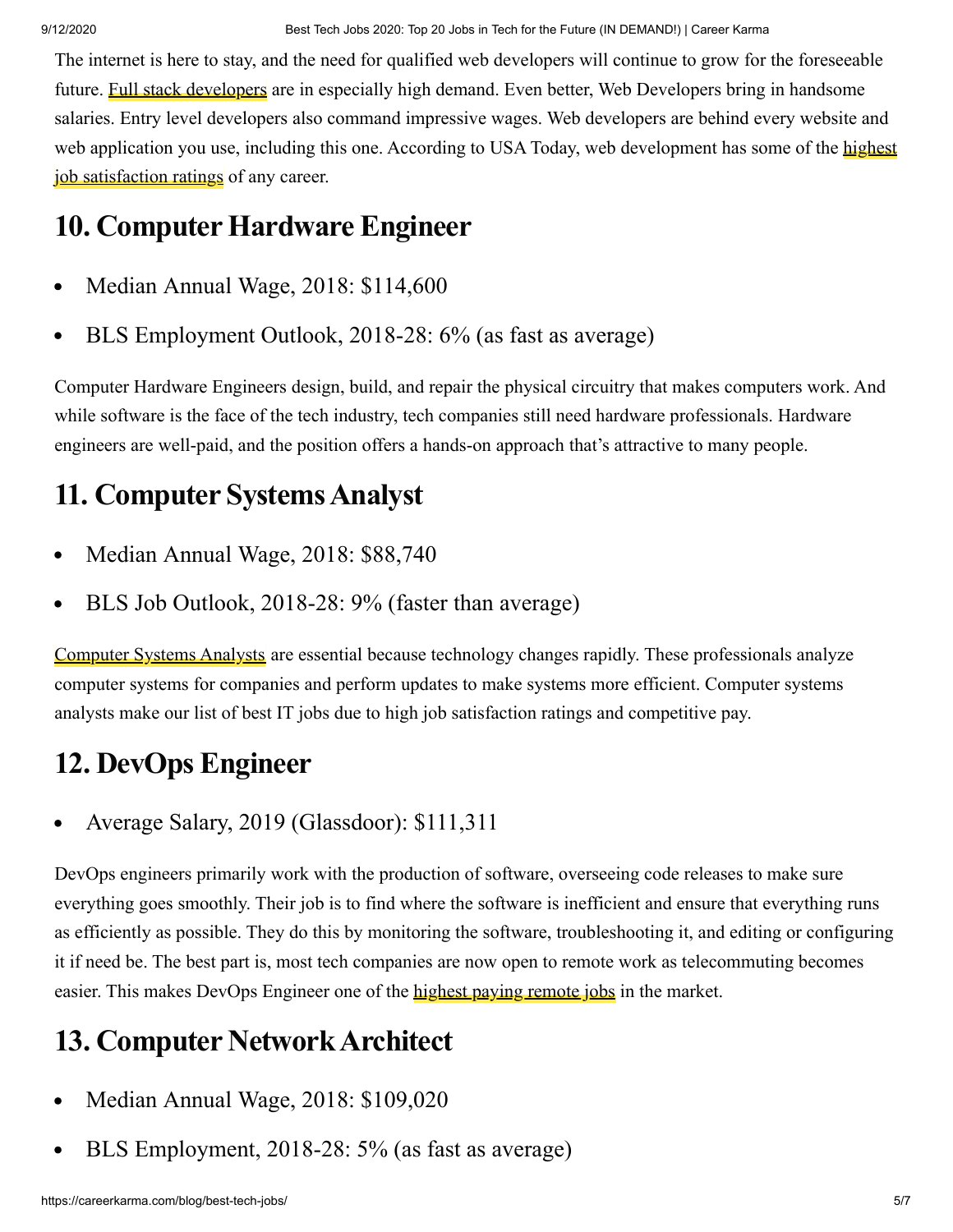Computer Network Architects design complex digital systems and cloud computing infrastructure for big and small businesses. This field helps companies function in the digital era. Computer Network Architects command a high salary and good job prospects.

### **14. Java Developer**

Average Salary, 2019: \$103,464

Another one of the best tech jobs around today is in **[Java development](https://careerkarma.com/blog/how-to-learn-java/)**. Java is a robust programming language. It's extremely useful for finance, building Android apps, research, big data, and much more. A Java developer uses their Java skills to develop and test programs. Since Java is used so widely in a variety of big industries, opportunities in the field will continue to rise.

### **» MORE: [Five Businesses You Can Start with Tech Skills](https://careerkarma.com/blog/five-businesses-you-can-start-with-tech-skills/)**

### **15. Tech Sales Engineer**

- Median Annual Wage, 2018: \$101,420  $\bullet$
- BLS Job Outlook, 2018-28: 6% (as fast as average)  $\bullet$

Tech sales is a great way to start a technology career without learning to code. For some people, especially former salespeople, this position can be highly rewarding and quite lucrative. And you may be especially wellsuited to tech sales if you're already familiar with sales and marketing strategies. Plus, the demand for qualified sales engineers is very high. Tech sales professionals enjoy good salaries, commission, and straight-forward education options, often with job guarantees.

### 16. PHP Developer

Average Salary: \$86,616  $\bullet$ 

PHP developers use their skills to improve websites and software. Using their knowledge, they can add features and new functions to websites. They do this to make programs more dynamic. PHP development is one of the most sought after technology jobs, as it is the foundation of [WordPress development.](https://careerkarma.com/careers/wordpress-developer/)

### **17. Python Developer**

Average Base Salary (Glassdoor): \$85,571